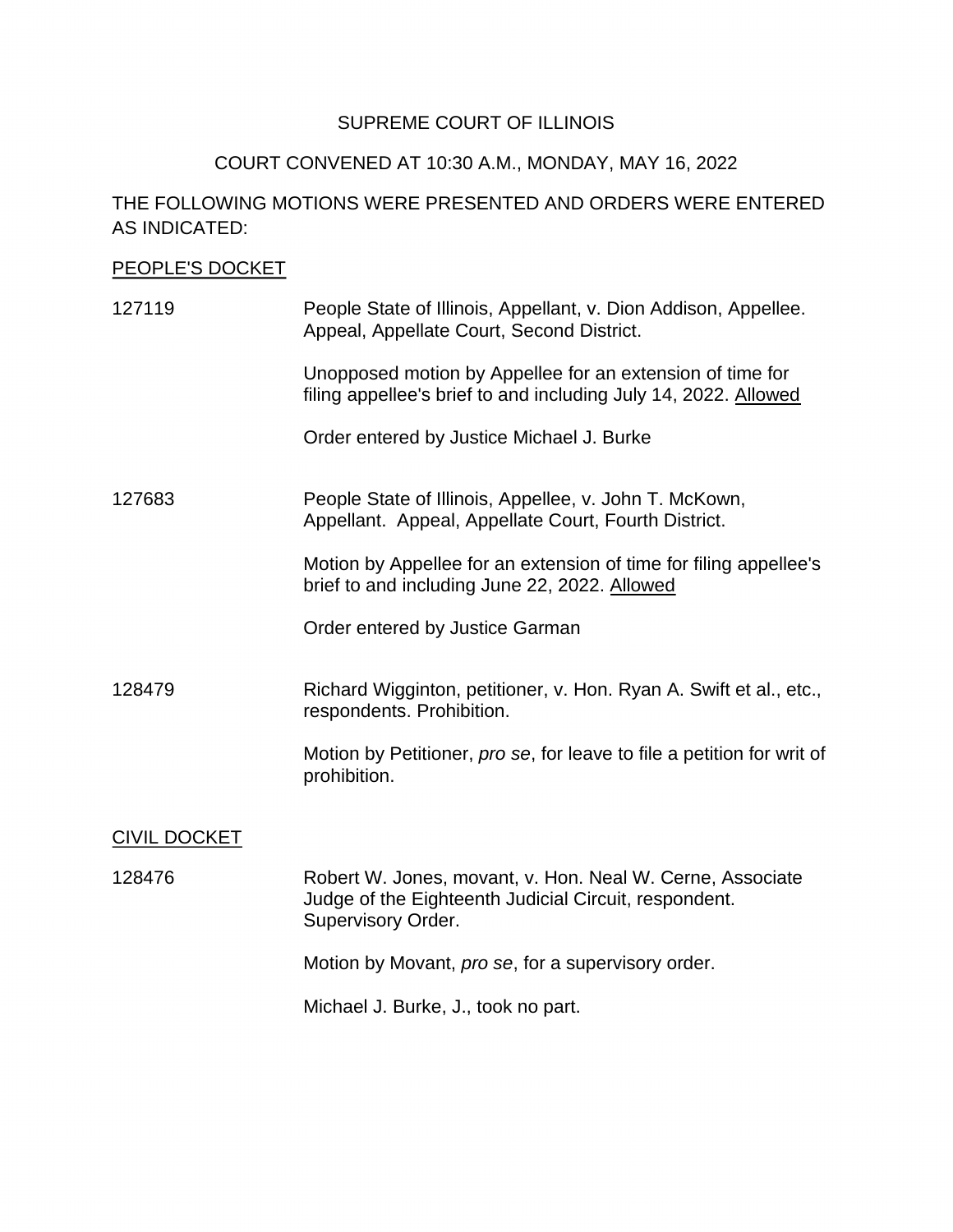### LEAVE TO APPEAL DOCKET

| 128140 | Marzieh Bastanipour, petitioner, v. 55 W Erie Condominium<br>Association et al., respondents. Leave to appeal, Appellate<br>Court, First District. |
|--------|----------------------------------------------------------------------------------------------------------------------------------------------------|
|        | Motion by Petitioner, pro se, for an extension of time for filing a<br>Petition for Leave to Appeal to and including July 31, 2022.<br>Allowed     |
|        | Order entered by Justice Theis                                                                                                                     |
| 128459 | Deshawn Gardner, petitioner, v. Seth Hough et al.,<br>respondents. Leave to appeal, Appellate Court, Fourth District.                              |
|        | Motion by Petitioner, pro se, for leave to file a Petition for Leave<br>to Appeal Instanter. Allowed                                               |
|        | Order entered by Justice Garman                                                                                                                    |
| 128494 | People State of Illinois, petitioner, v. Anthony Holder,<br>respondent. Leave to appeal, Appellate Court, Third District.                          |
|        | Unopposed motion by Petitioner for an extension of time for<br>filing a Petition for Leave to Appeal to and including June 24,<br>2022. Allowed    |
|        | Order entered by Justice Carter                                                                                                                    |

# MISCELLANEOUS RECORD

M.R.031279 In re: Ana Skoumal, an attorney, petitioner.

 Petitioner's motion to change her name on the roll of attorneys from Ana Skoumal to Ana Juneja. Allowed

Order entered by Chief Justice Anne M. Burke